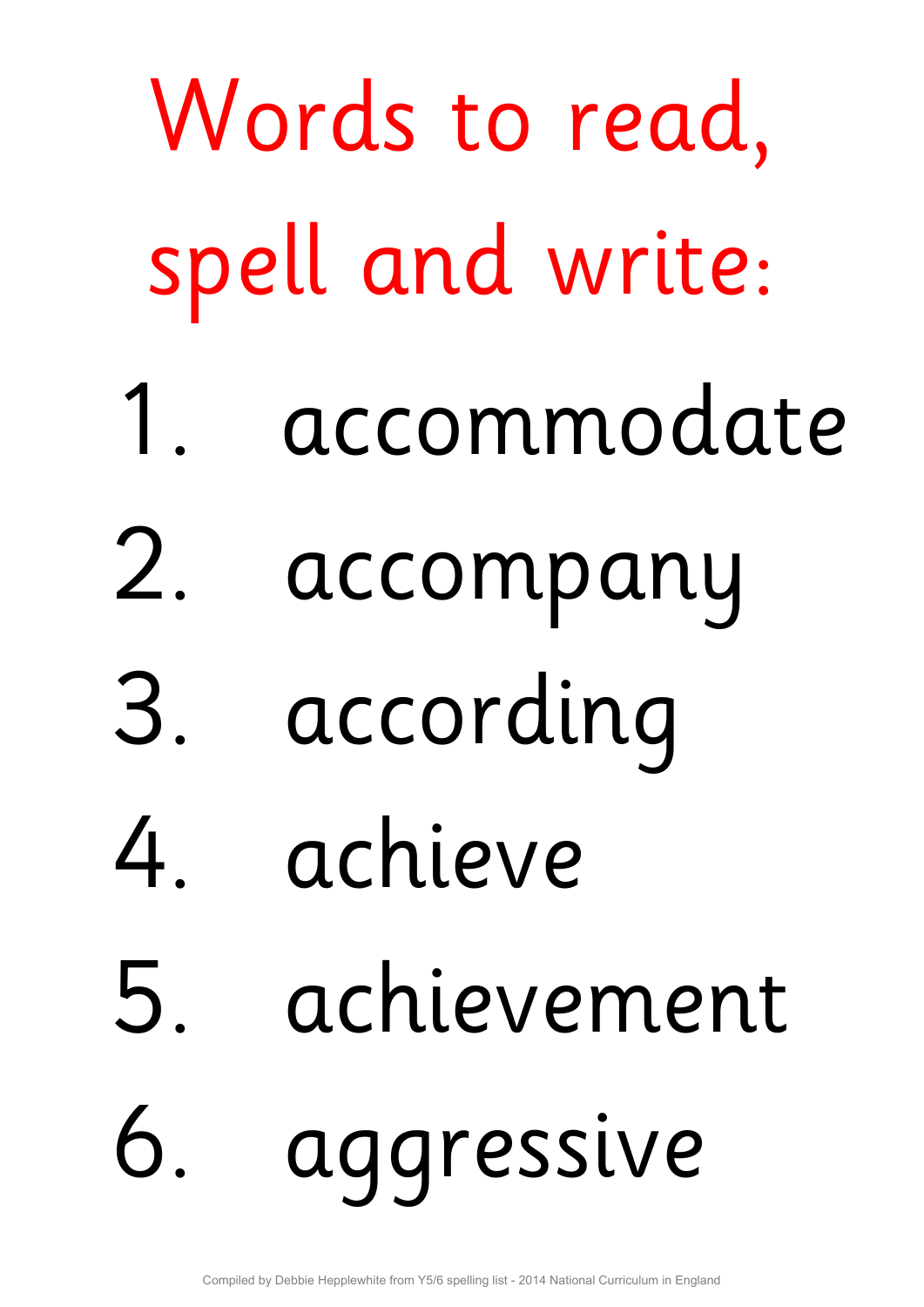7. amateur 8. ancient 9. apparent 10. appreciate 11. attached 12. available 13. average 14. awkward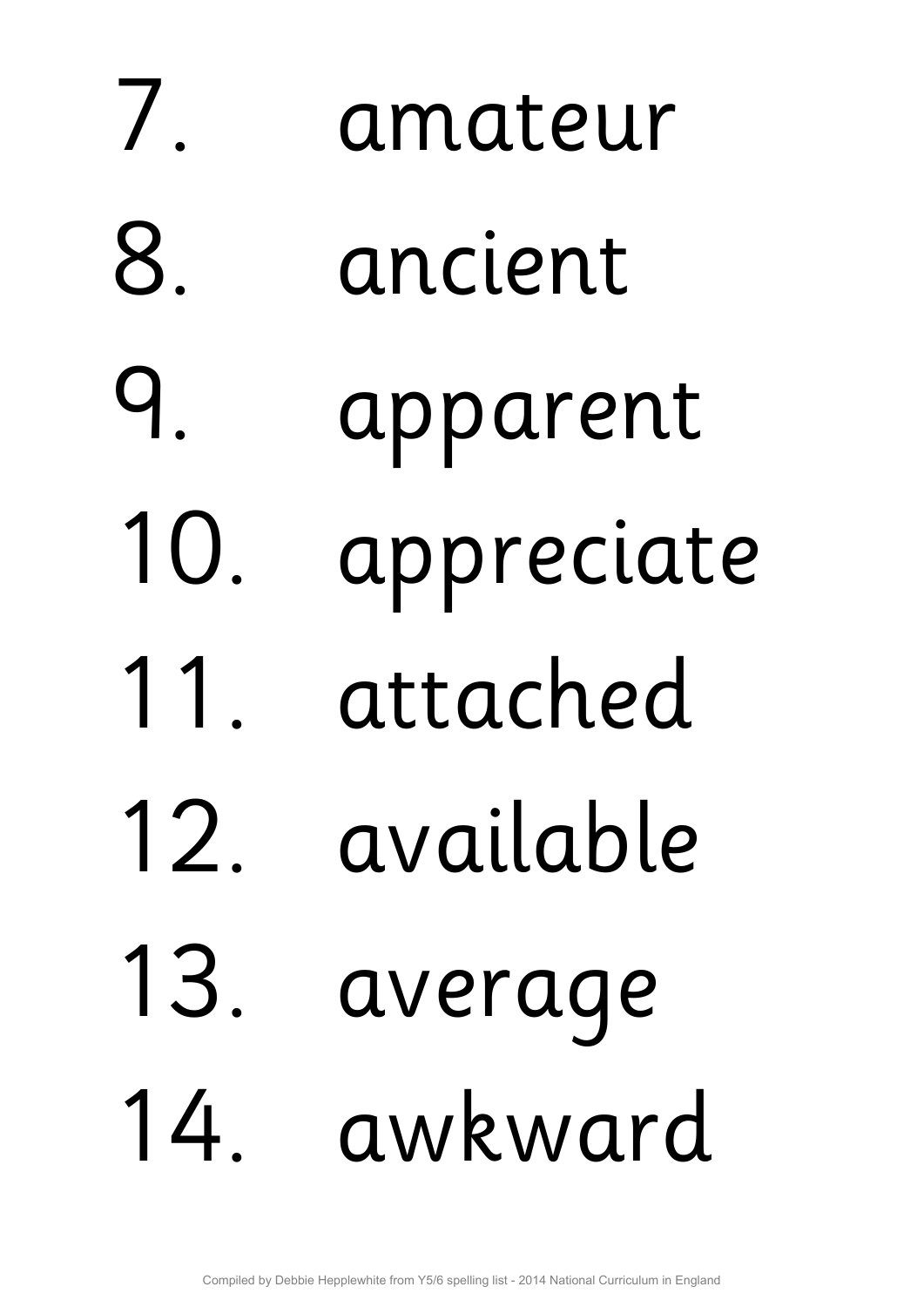## 15. bargain 16. bruise 17. category 18. cemetery 19. committee 20. communicate 21. community 22. competition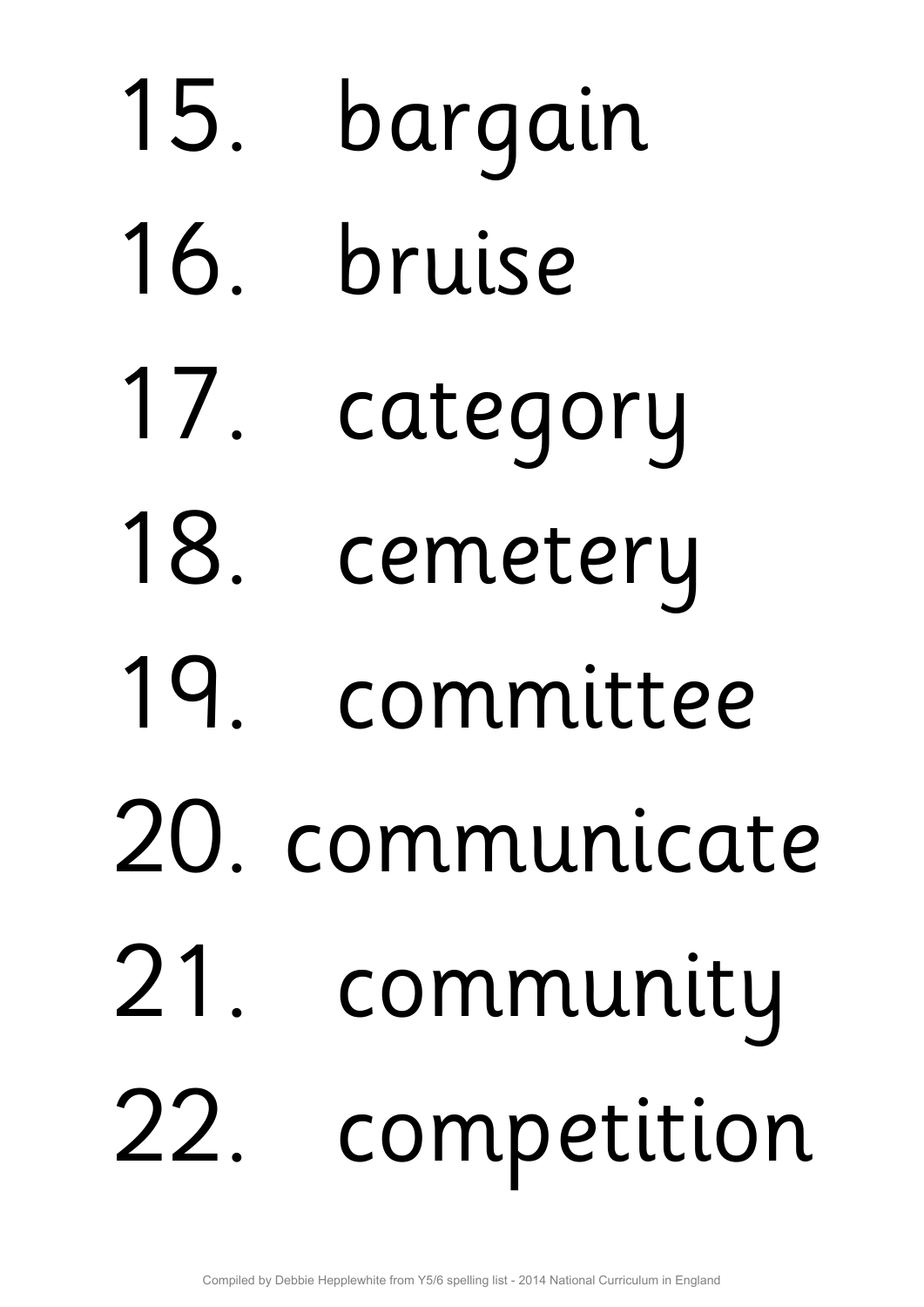23. conscience 24. conscious 25. controversy 26. convenience 27. correspond 28. criticise (critic + ise) 29. curiosity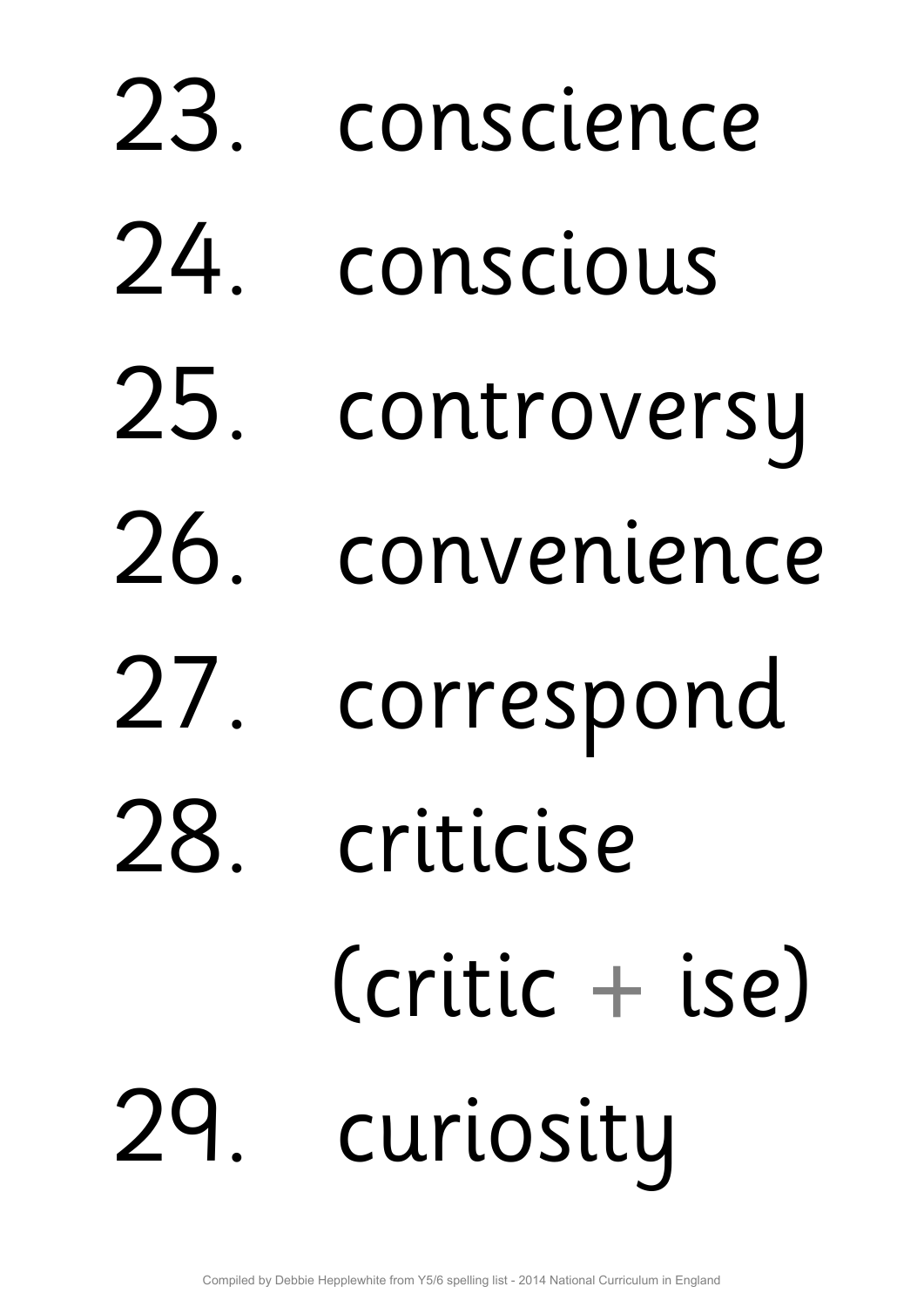30. definite 31. desperate 32. determined 33. develop 34. dictionary 35. disastrous 36. embarrass 37. environment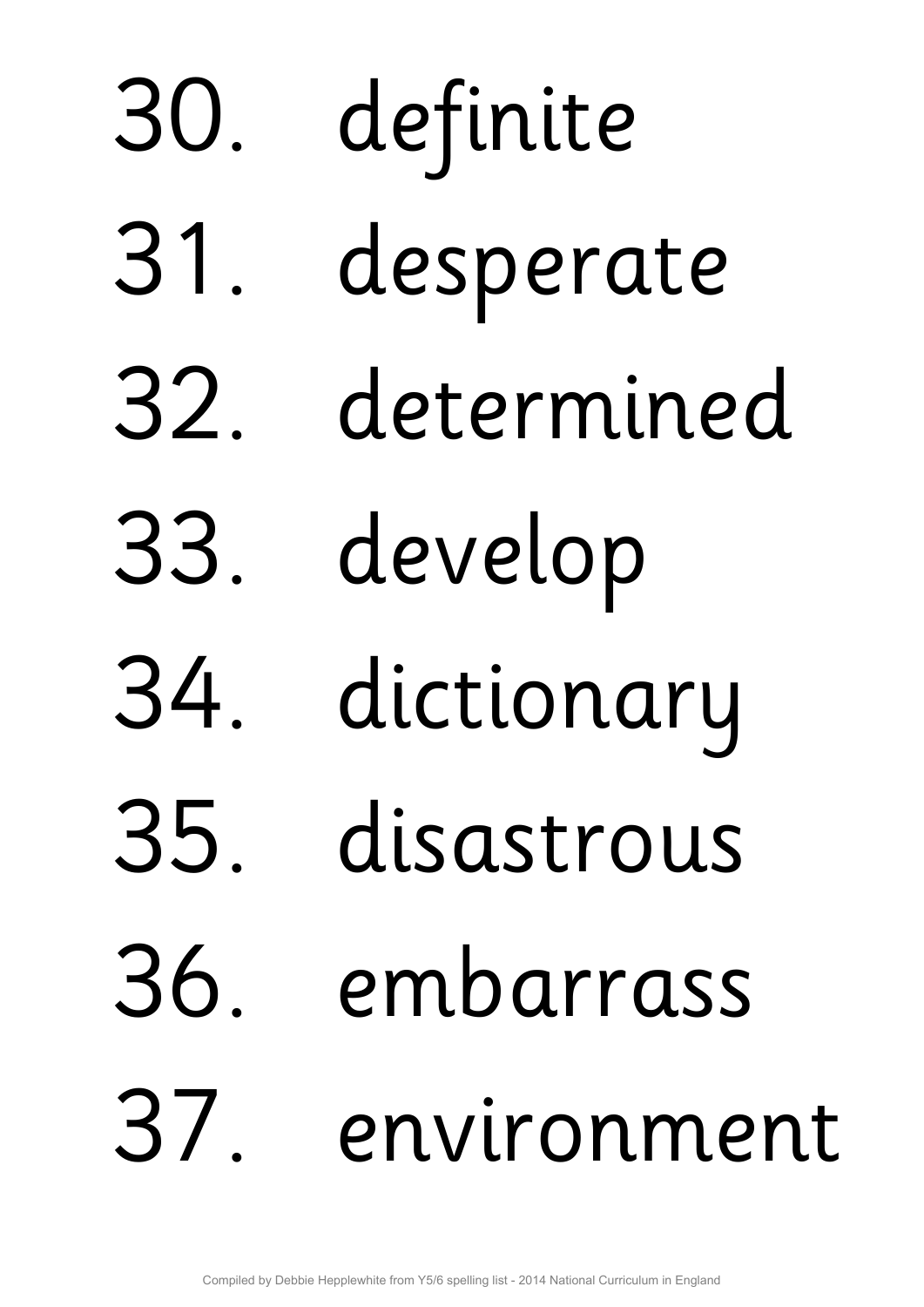38. equip 39. equipped 40. equipment 41. especially 42. exaggerate 43. excellent 44. existence 45. explanation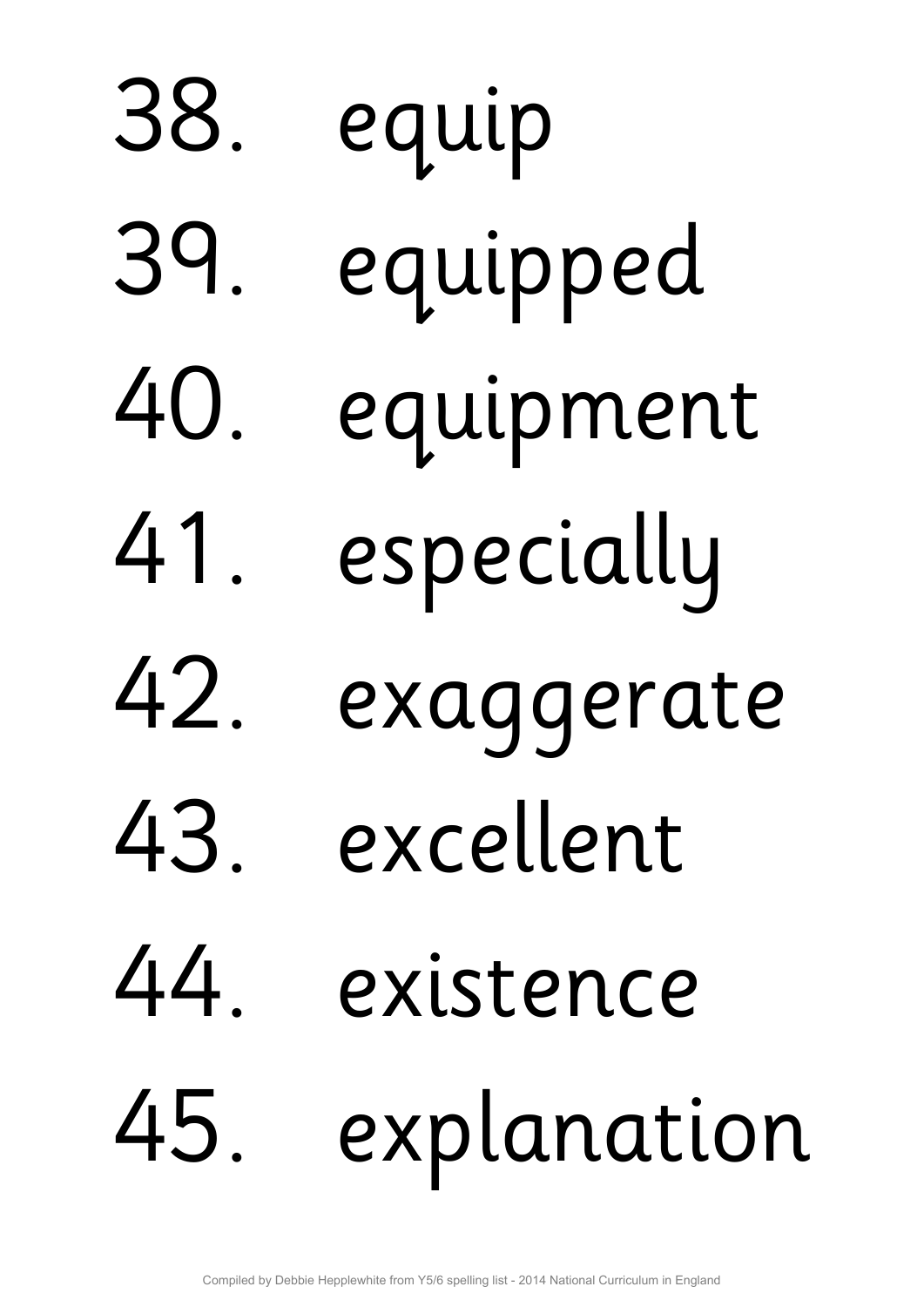48. forty

46. familiar 47. foreign 49. fourteen 50. frequently 51. government 52. guarantee 53. harass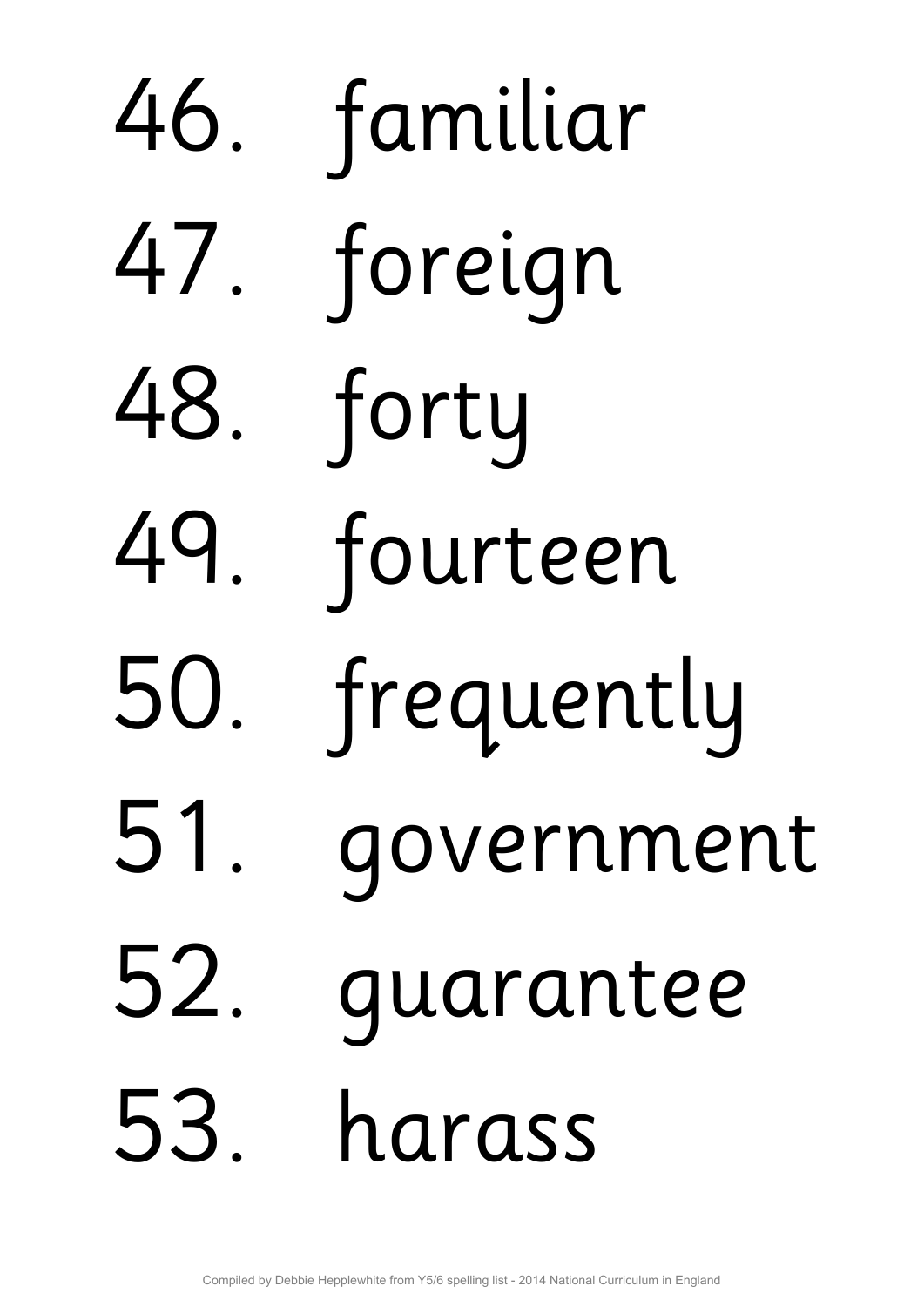54. hindrance 55. identity 56. immediate 57. immediately 58. individual 59. interfere 60. interrupt 61. language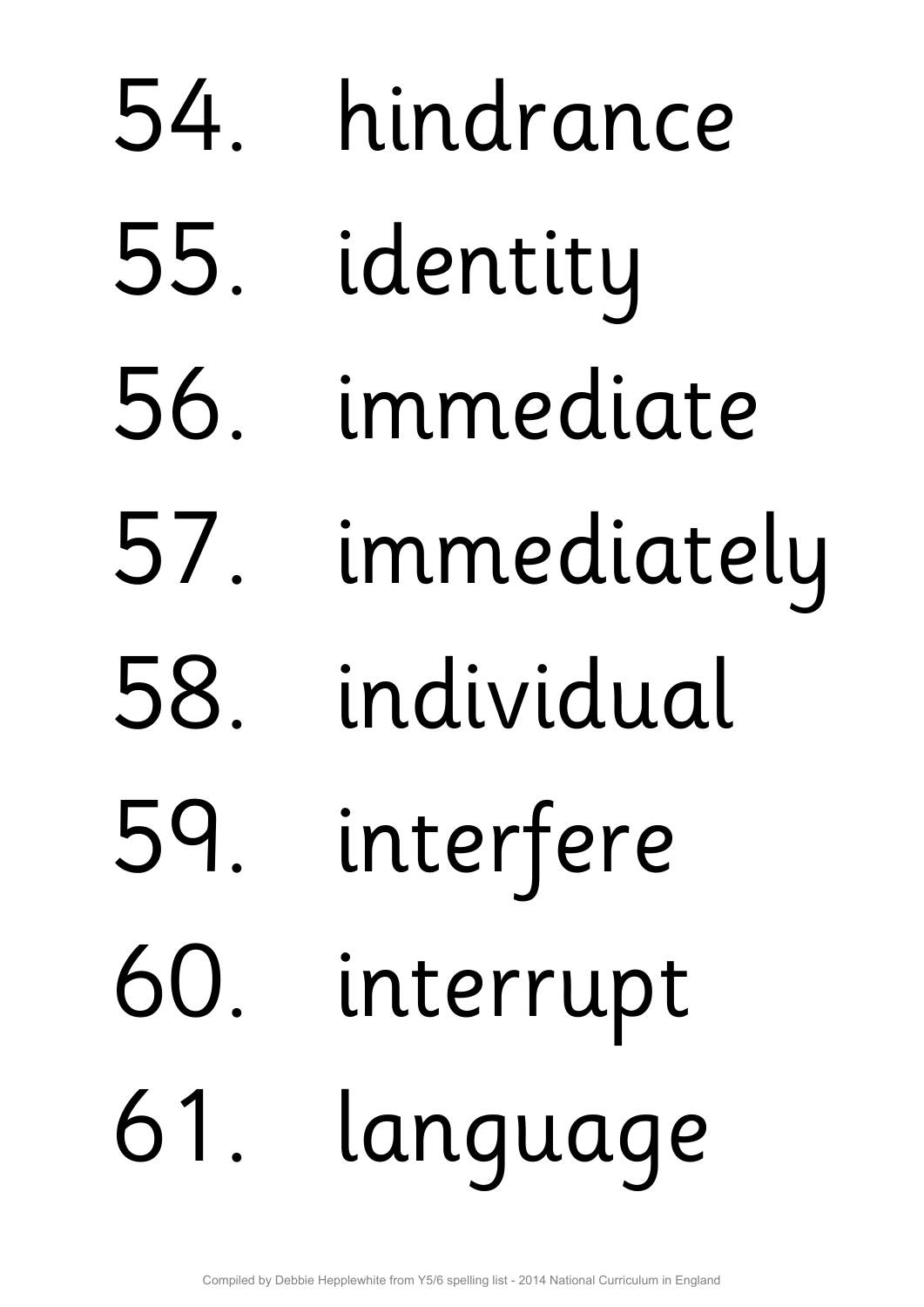62. leisure 63. lightning 64. marvellous 65. mischievous 66. muscle 67. necessary 68. neighbour 69. nuisance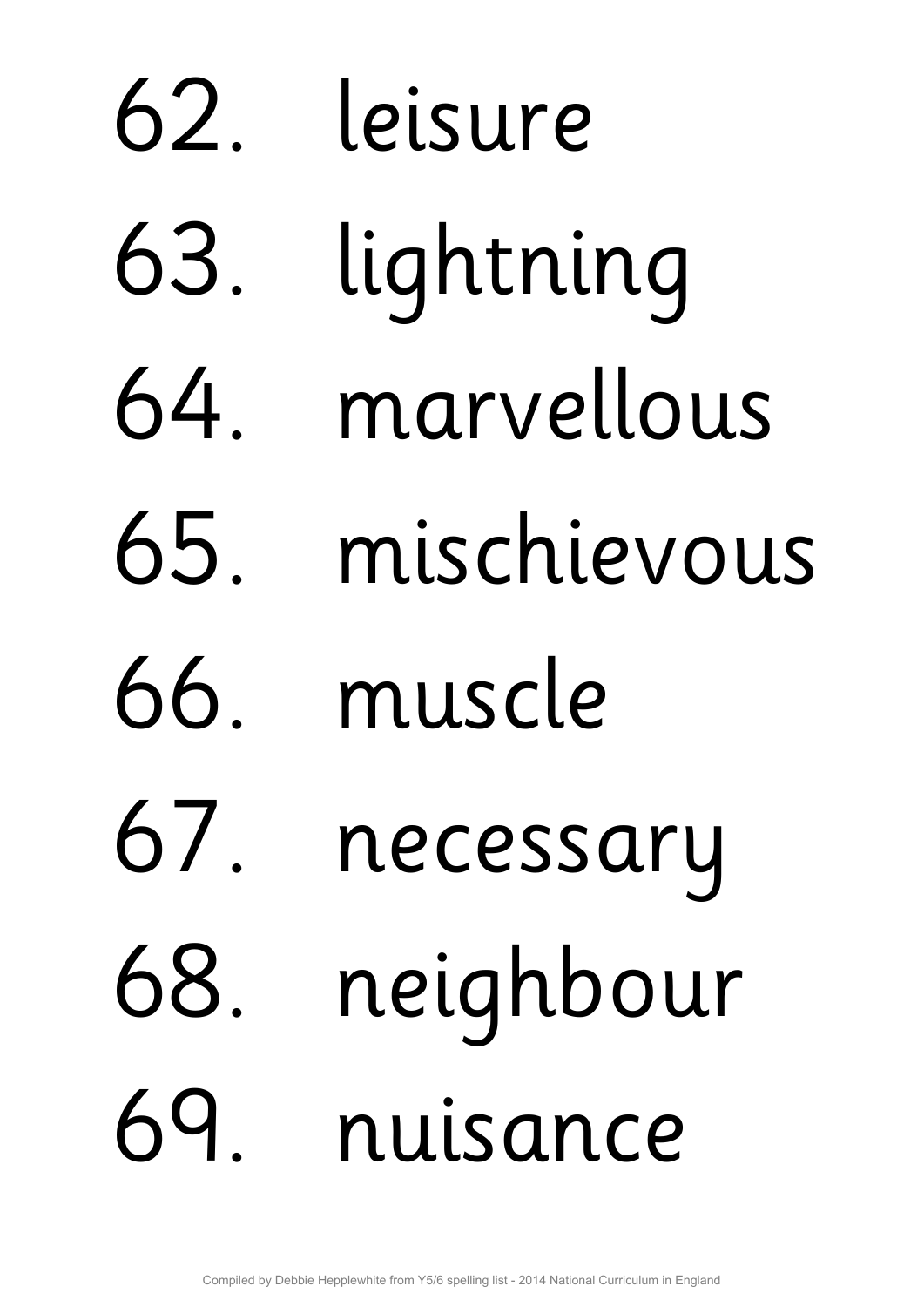70. occupy 71. occupied 72. occur 73. occurred 74. opportunity 75. parliament 76. persuade 77. persuasion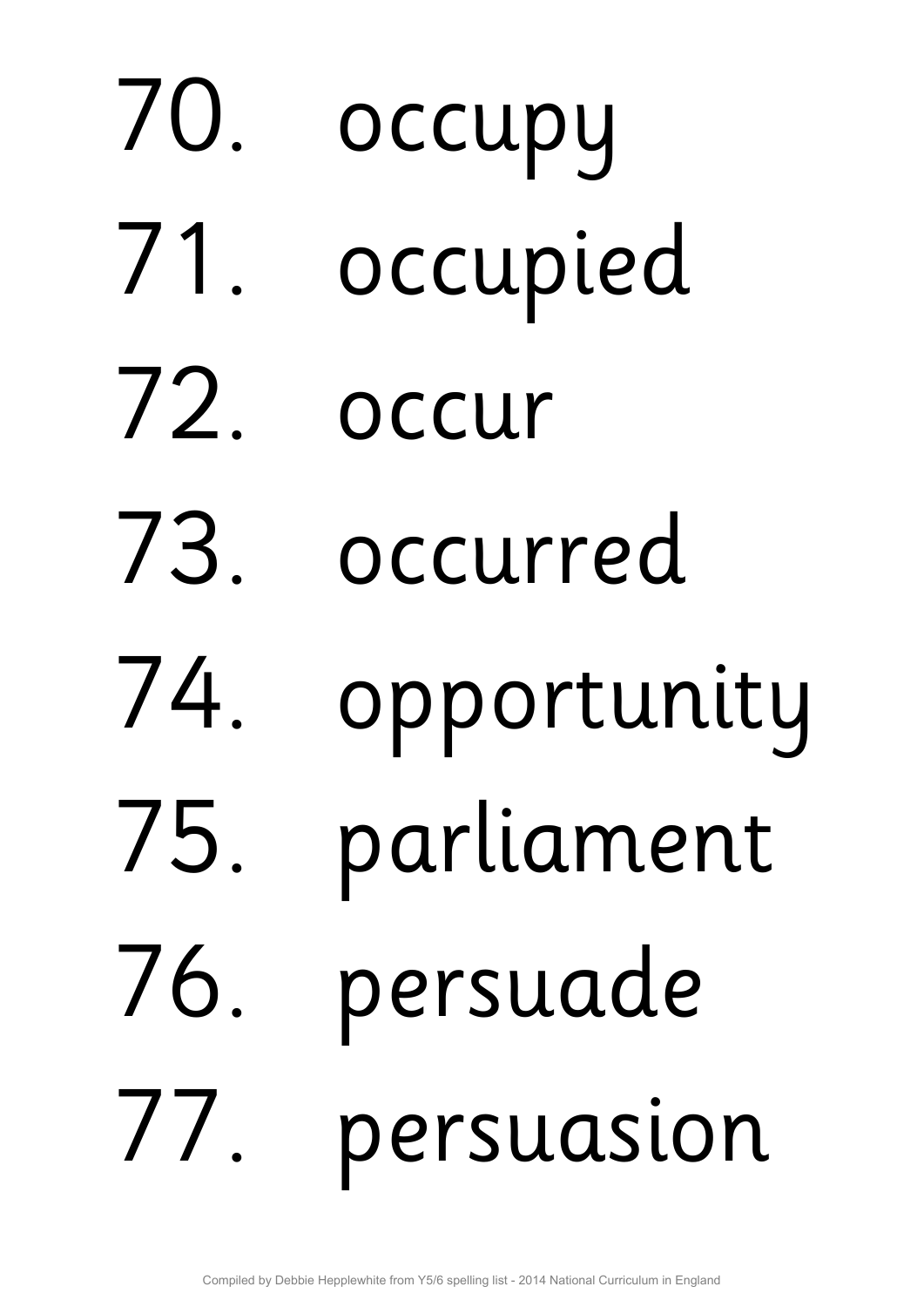78. physical 79. physically 80. prejudice 81. privilege 82. profession 83. programme (USA or IT: program) 84. pronunciation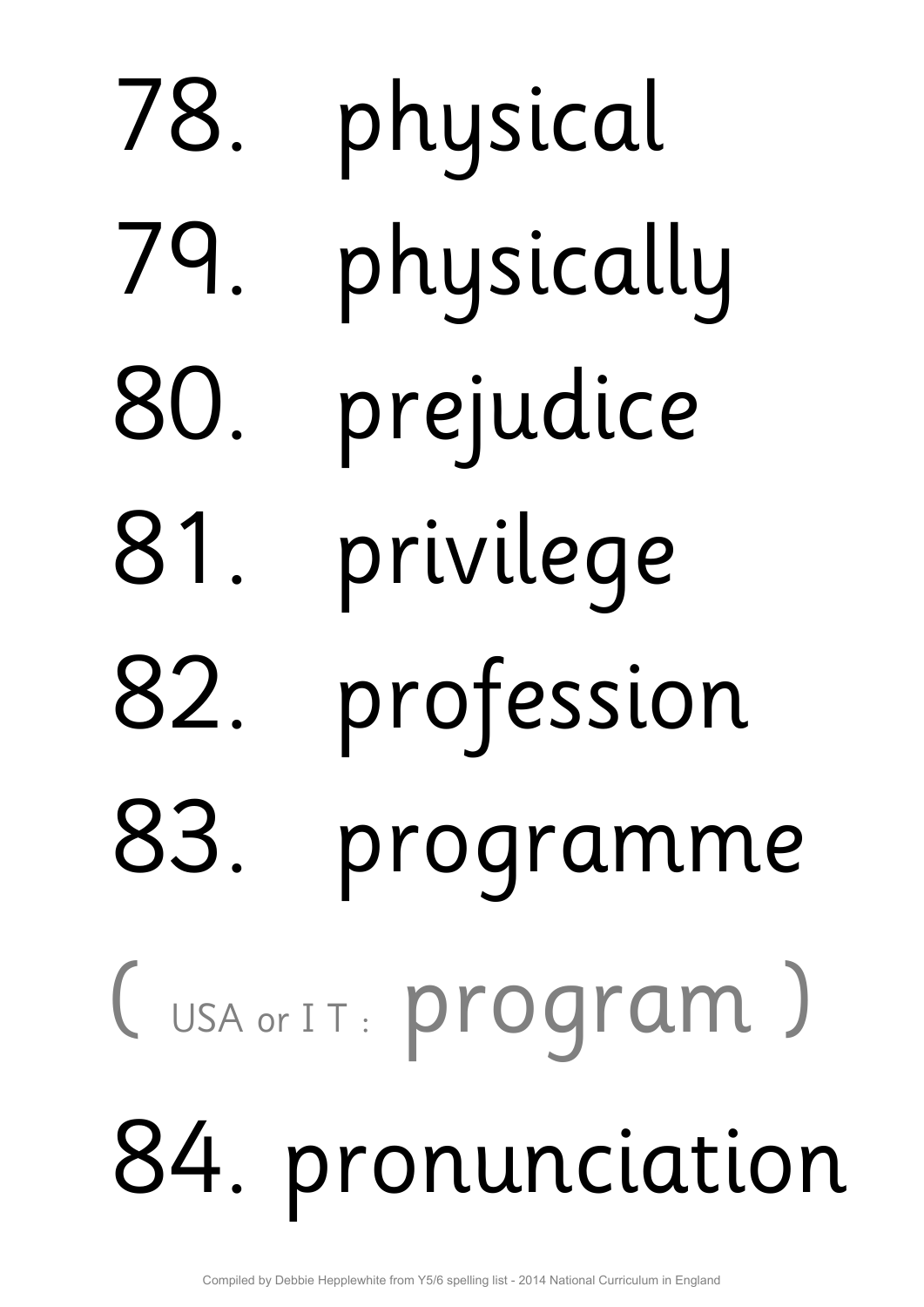85. queue 86. recognise 87. recommend 88. relevant 89. restaurant 90. rhyme 91. rhythm 92. sacrifice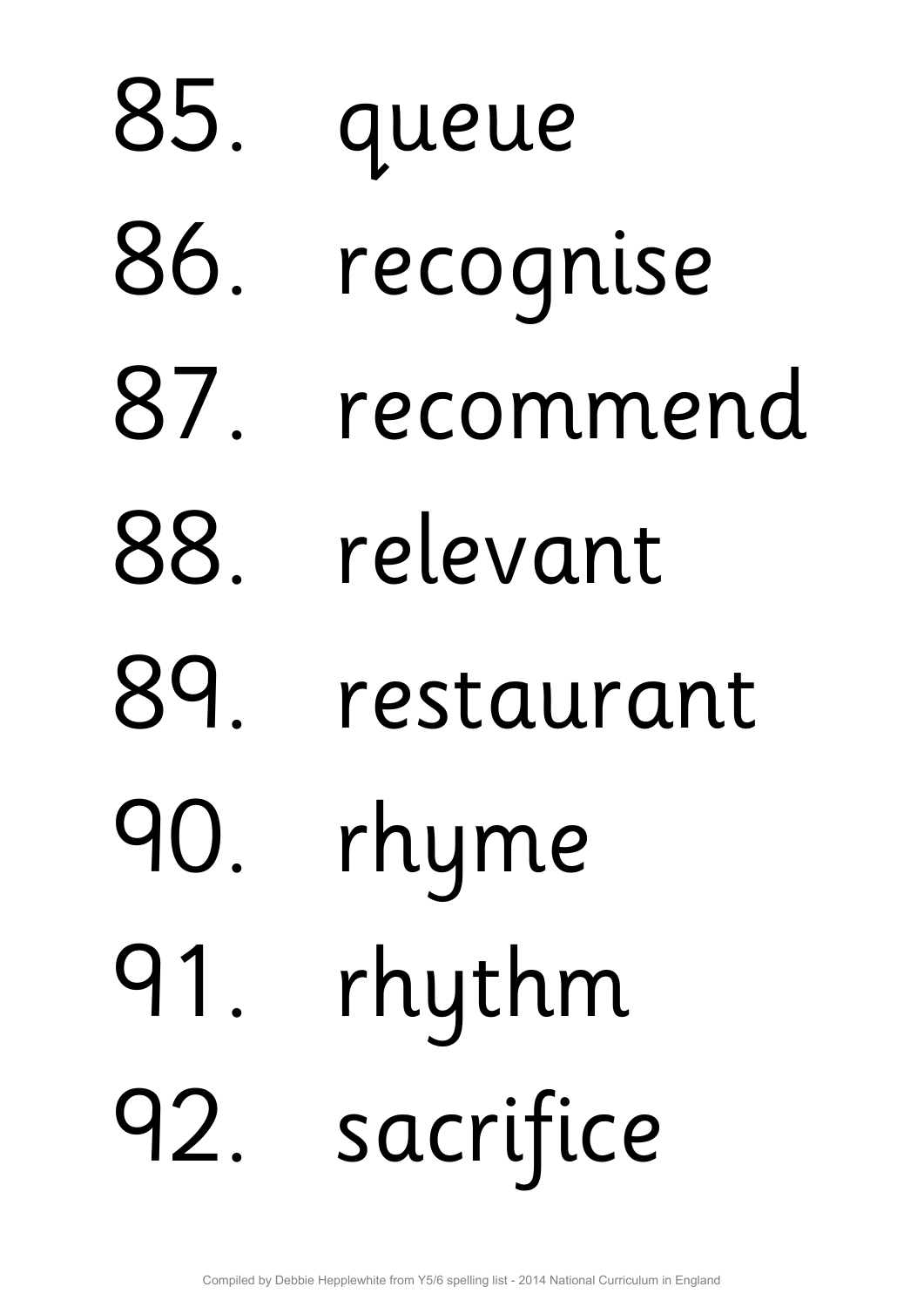93. secretary 94. should 95. shoulder 96. signature 97. sincere 98. sincerely 99. soldier 100. stomach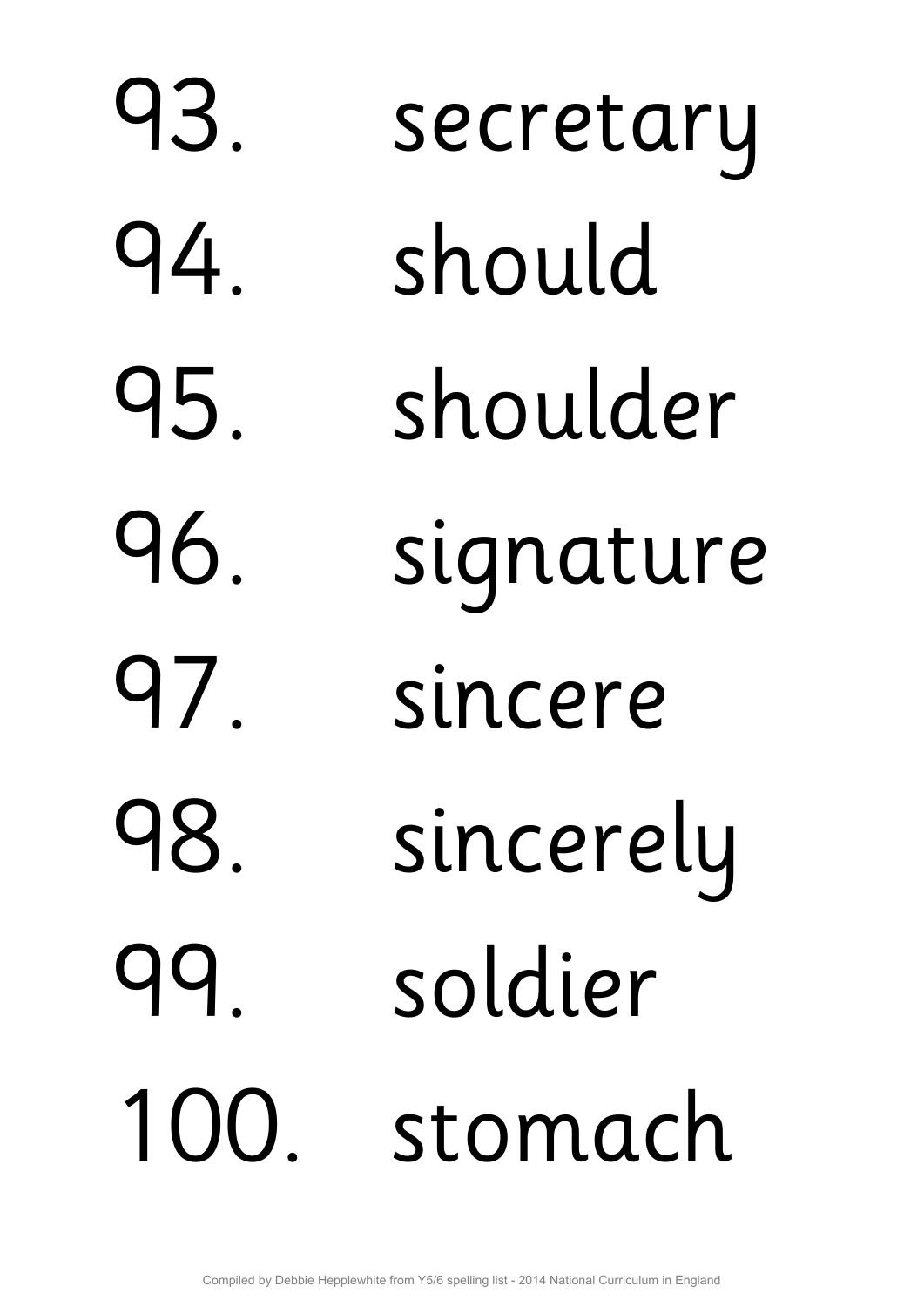101. sufficient 102. suggest 103. suggestion 104. symbol 105. system 106. temperature 107. thorough 108. twelfth